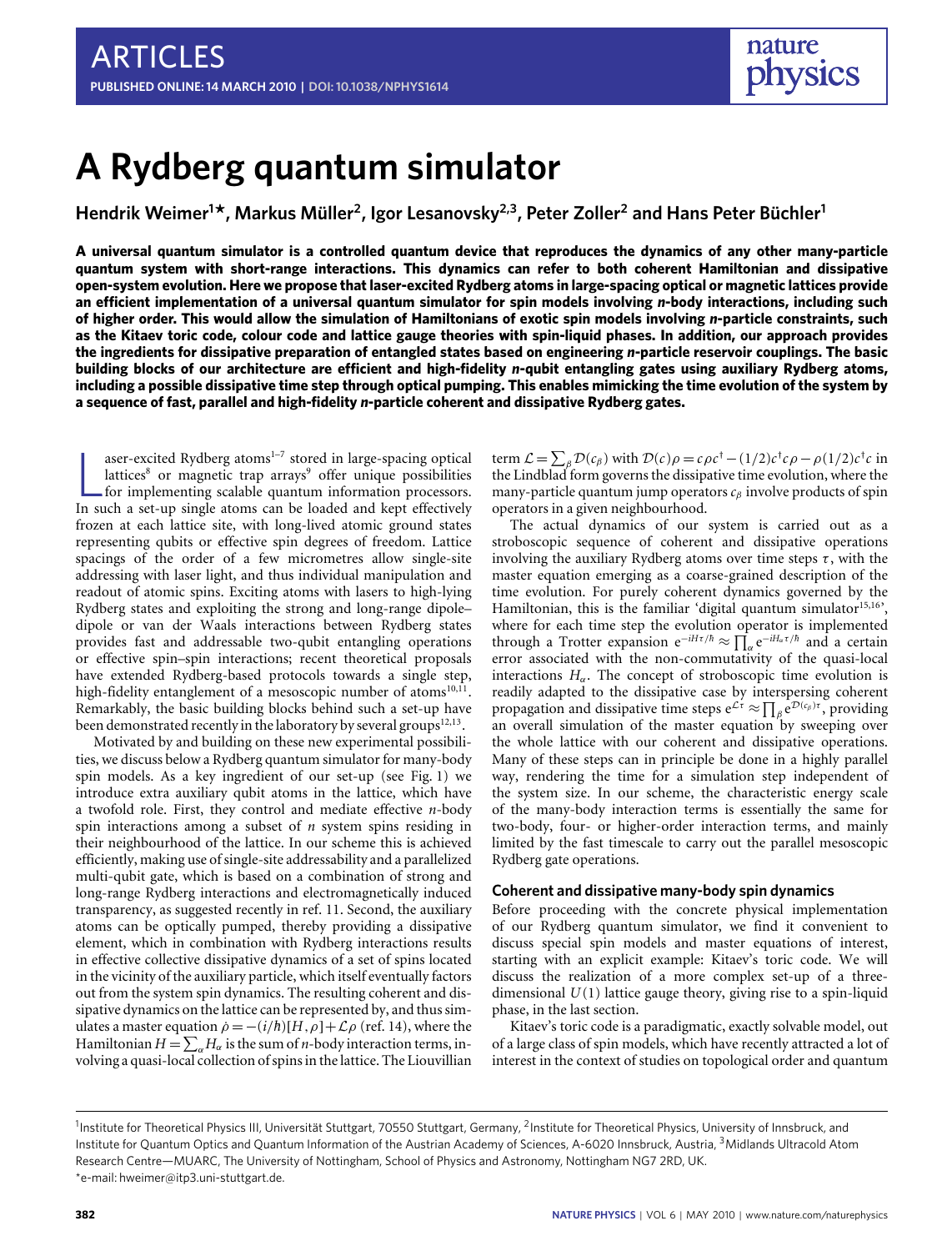

<span id="page-1-0"></span>**Figure 1** | **Set-up of the system. a**, Two internal states |*A*i*<sup>i</sup>* and |*B*i*<sup>i</sup>* give rise to an effective spin degree of freedom. These states are coupled to a Rydberg state  $\ket{\mathsf{R}}_i$  in two-photon resonance, establishing an electromagnetically induced transparency condition. On the other hand, the control atom has two internal states |0)<sub>c</sub> and |1)<sub>c</sub>. The state |1)<sub>c</sub> can be coherently excited to a Rydberg state |*r*)<sub>c</sub> with Rabi frequency  $\Omega_r$ , and can be optically pumped into the state  $|0\rangle_c$  for initializing the control qubit. **b**, For the toric code, the system atoms are located on the links of a two-dimensional square lattice, with the control qubits in the centre of each plaquette for the interaction  $A_p$  and on the sites of the lattice for the interaction  $B_s$ . **c**, **d**, Set-up required for the implementation of the colour code (**c**) and the *U*(1) lattice gauge theory (**d**).

computation. It considers a two-dimensional set-up, where the spins are located on the edges of a square lattice<sup>[17](#page-6-5)</sup>. The Hamiltonian  $H = -E_0(\sum_{p} A_p + \sum_{s} B_s)$  is a sum of mutually commuting stabilizer operators  $A_p = \prod_{i \in p} \sigma_i^x$  and  $B_s = \prod_{i \in s} \sigma_i^z$ , which describe four-body interactions between spins located around plaquettes  $(A_p)$  and vertices (*B*s) of the square lattice (see [Fig.](#page-1-0) [1b](#page-1-0)). The ground state of the Hamiltonian is the simultaneous eigenstate of all stabilizer operators  $A_p$  and  $B_s$  with eigenvalues  $+1$ , and gives rise to a topological phase: the ground-state degeneracy depends on the boundary conditions and topology of the set-up, and the elementary excitations obey anyonic statistics under braiding. The toric code shows two types of excitation corresponding to −1 eigenstates of each stabilizer *A*<sub>p</sub> ('magnetic charge') and *B*<sub>p</sub> ('electric charge').

A dissipative dynamics that 'cools' into the ground-state manifold is provided by a Liouvillian with quantum jump operators,

$$
c_{p} = \frac{1}{2}\sigma_{i}^{z}[1 - A_{p}], \quad c_{s} = \frac{1}{2}\sigma_{j}^{x}[1 - B_{s}]
$$
 (1)

with *i*∈p and *j*∈s, which act on four spins located around plaquettes p and vertices s, respectively. The jump operators are readily understood as operators that 'pump' from −1 into +1 eigenstates of the stabilizer operators: the part (1−*A*p)/2 is a projector onto the eigenspace of  $A_p$  with  $-1$  eigenvalue, whereas all states in the +1 eigenspace are dark states. The subsequent spin flip  $\sigma_j^x$  transfers the excitation to the neighbouring plaquette. The jump operators then give rise to a random walk of anyonic excitations on the lattice, and whenever two excitations of the same type meet they are annihilated, resulting in a cooling process, see [Fig.](#page-2-0) [2.](#page-2-0) Similar arguments apply to  $c_s$ . Efficient cooling is achieved by alternating the index *i* of the spin that is flipped.

Our choice of the jump operator follows the idea of reservoir engineering of interacting many-body systems, as discussed in refs [18,](#page-6-6)[19.](#page-6-7) In contrast to alternative schemes for measurement-based state preparation<sup>[20](#page-6-8)</sup>, here, the cooling is part of the time evolution of the system. These ideas can be readily generalized to more complex stabilizer states and to set-ups in higher dimensions, as in, for example, the colour  $code^{21}$  $code^{21}$  $code^{21}$  (see [Fig.](#page-1-0) [1c](#page-1-0)). As a final remark, we would like to mention that the toric code can also be derived as a perturbative limit of a Hamiltonian with two-body interactions on a honeycomb lattice<sup>[22](#page-6-10)</sup>, of which implementations have been suggested both for cold atoms<sup>[23](#page-6-11)</sup> and condensedmatter systems $24$ . In our approach, the higher-order interactions arise in a non-perturbative way and the scheme also allows for dissipative state preparation.

### <span id="page-1-1"></span>**Implementation of a single time step**

We now turn to the physical implementation of the digital quantum simulation. The system and auxiliary atoms are stored in a deep optical lattice or magnetic trap arrays with one atom per lattice site, where the motion of the atoms is frozen and the remaining degree of freedom of the system and auxiliary atoms are effective spin-1/2 systems described by the two long-lived ground states  $|A\rangle$ *<sub>i</sub>* and  $|B\rangle$ *<sub>i</sub>* and  $|0\rangle$ <sub>c</sub> and  $|1\rangle$ <sub>c</sub>, respectively (see [Fig.](#page-1-0) [1a](#page-1-0)). We first discuss the elements of the digital quantum simulator for a small local set-up, and present the extension to the macroscopic lattice system below. To be specific, we will focus on a single plaquette in the example of Kitaev's toric code outlined above.

The implementation of the four-body spin interaction  $A_p = \prod_i \sigma_i^x$  and the jump operator  $c_p$  uses an auxiliary qubit located at the centre of the plaquette (see [Fig.](#page-1-0) [1b](#page-1-0)). The general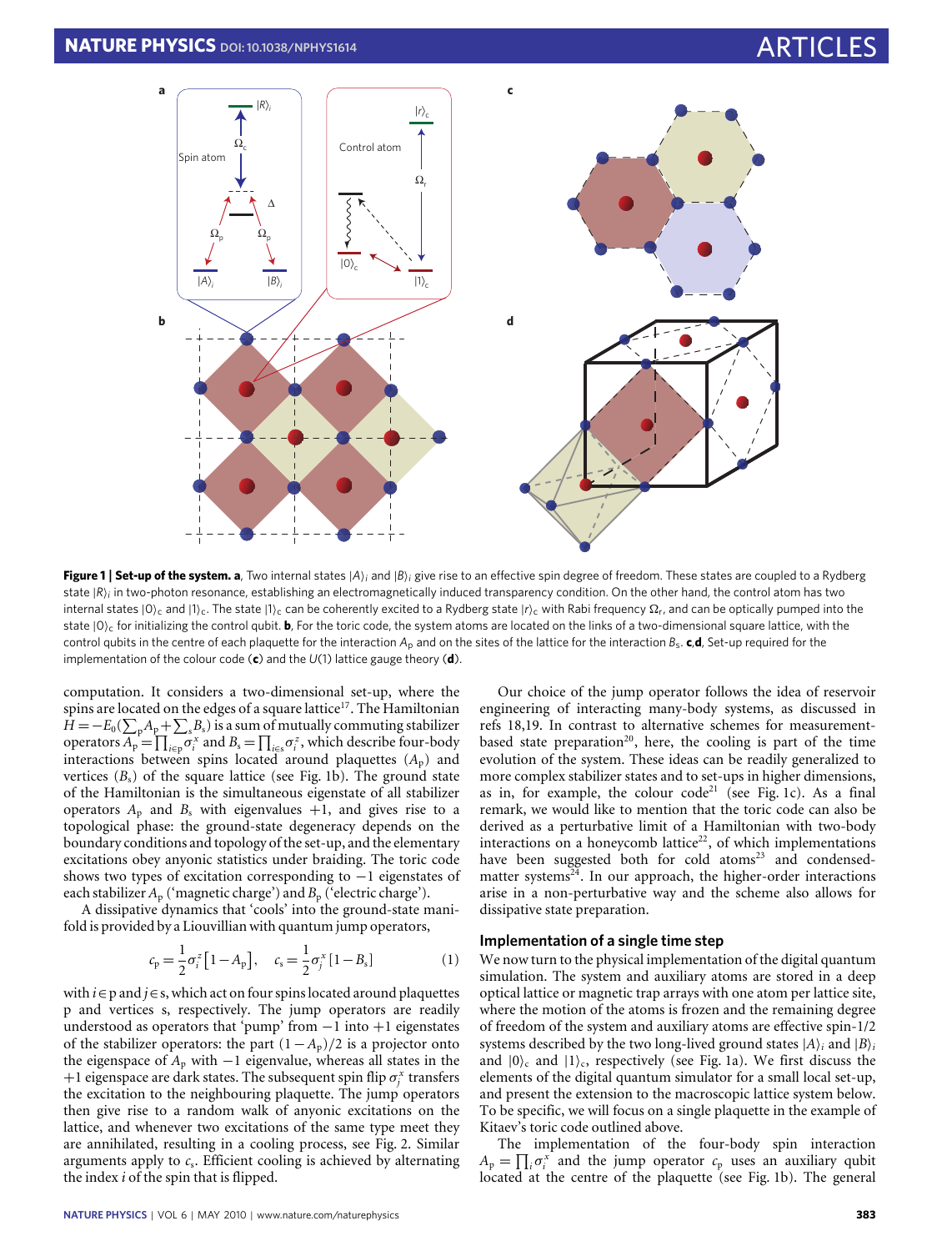

<span id="page-2-0"></span>**Figure 2** | Cooling of the toric code. a, A dissipative time step moves one anyonic excitation (red dot) on top of a second anyon sitting on a neighbouring plaquette, annihilating each other and thus lowering the internal energy of the system. The anyon of different type (green dot) is unaffected as moves of anyons occur only with a small probability. **b**, Numerical simulation of the cooling for *N* lattice sites (periodic boundary conditions). Single trajectories for the anyon density *n* over time are shown as solid lines. Filled circles represent averages over 1,000 trajectories. The initial state for the simulations is the fully polarized, experimentally easily accessible state of all spins down. For perfect gates the energy of the system reaches the ground-state energy in the long time limit, whereas for imperfect gates heating events can occur (blue solid line) and a finite density of anyons *n* remains present (blue circles). In this example the phase shift determining the cooling rate was set to  $\theta = 1.25$ , providing a characteristic timescale  $\kappa^{-1}$  ~ 8 µs, and the parameter quantifying the gate error was  $|Q| = 0.1$  (see the Methods section for details).

approach then consists of three steps (see [Fig.](#page-3-0) [3b](#page-3-0)). We first carry out a gate sequence *G*, which encodes the information whether the four spins are in a +1 or -1 eigenstate of  $A_p$  in the two internal states of the auxiliary atom. As a second step, we apply gate operations that depend on the internal state of the control qubit. As a result of the previous mapping, these manipulations of the control qubit are equivalent to manipulations on the subspaces with fixed eigenvalues of *A*p. Finally, the mapping *G* is reversed, and the control qubit is reinitialized incoherently in its internal state  $|0\rangle$ by optical pumping.

The mapping *G* is a sequence of three gate operations

$$
G = U_c (\pi/2)^{-1} U_g U_c (\pi/2)
$$

where  $U_c(\pi/2) = \exp(-i\pi\sigma_v/4)$  is a standard  $\pi/2$  single-qubit rotation of the control qubit and the parallelized many-body Rydberg gate<sup>[11](#page-5-5)</sup> takes the form (see [Fig.](#page-1-0) [1a](#page-1-0) for the required electronic level scheme and the Methods section for a brief summary)

$$
U_{\rm g} = |0\rangle\langle 0|_{\rm c} \otimes 1 + |1\rangle\langle 1|_{\rm c} \otimes \prod_{i \in p} \sigma_i^x \tag{2}
$$

For the control qubit initially prepared in  $|0\rangle_c$ , the gate *G* coherently transfers the control qubit into the state  $|1\rangle_c$  ( $|0\rangle_c$ ) for any system state  $|\lambda, -\rangle$  ( $|\lambda, +\rangle$ ), with  $|\lambda, \pm\rangle$  denoting the eigenstates of  $A_p$ , that is,  $A_p | \lambda, \pm \rangle = \pm | \lambda, \pm \rangle$ , see [Fig.](#page-3-0) [3.](#page-3-0)

For the coherent time evolution, the application of a phase shift exp(*i*φσ*<sup>z</sup>* c ) on the control qubit and the subsequent reversion of the gate, *G*<sup>−1</sup>, implements the time evolution according to the many-body interaction  $A_p$ , that is,

$$
U_{\text{int}} = \exp(i\phi A_{\text{p}}) = G^{-1} \exp(i\phi \sigma_{\text{c}}^z) G
$$

The control qubit returns to its initial state  $|0\rangle_c$  after the complete sequence and, therefore, effectively factors out from the dynamics of the system spins. For small phase imprints,  $\phi \ll 1$ , the mapping reduces to the standard equation for coherent time evolution

$$
\partial_t \rho = -\frac{i}{\hbar} E_0 \big[ -A_p, \rho \big] + o(\phi^2)
$$

The energy scale for the four-body interaction *A*<sup>p</sup> becomes  $E_0 = h\phi/\tau$ , with  $\tau$  being the time required for the implementation of a single time step.

On the other hand, for the dissipative dynamics, we are interested in implementing the jump operator  $c_p$  (see equation [\(1\)](#page-1-1)). For this purpose, after the mapping *G*, we apply a controlled spin flip onto one of the four system spins,

$$
U_{Z,i}(\theta) = |0\rangle\langle 0|_{\rm c}\otimes 1 + |1\rangle\langle 1|_{\rm c}\otimes \Sigma
$$

with  $\Sigma = \exp(i\theta \sigma_i^z)$ . As desired, the sequence  $G^{-1}U_{Z,i}(\theta)G$  leaves the low-energy sector  $|\lambda, +\rangle$  invariant, as these states are mapped onto  $|0\rangle_{\rm c}$  and are therefore unaffected by  $U_{Z,i}(\theta).$  In contrast—with a certain probability—the sequence carries out a controlled spin flip on the states  $|\lambda, -\rangle$ . Once a spin is flipped, the auxiliary qubit remains in the state  $|1\rangle_c$ , and optical pumping from  $|1\rangle_c$  to  $|0\rangle$ <sub>c</sub> is required to reinitialize the system, guaranteeing that the control qubit again factors out from the system dynamics. The optical pumping constitutes the dissipative element in the system and enables one to remove entropy to cool the system. Note that although optical pumping may lead to heating of the motional degrees of freedom, it is possible to recool the control atom afterwards, for example, by sideband cooling. The two-qubit gate  $U_{Z,i}(\theta)$  is implemented in close analogy to the many-body Rydberg gate  $U_g$  previously discussed. For small phases  $\theta$  the operator  $\Sigma$  can be expanded, and the density matrix  $\rho$  of the spin system evolves in one dissipative time step according to the Lindblad form

$$
\partial_t \rho = \kappa \left[ c_p \rho c_p^{\dagger} - \frac{1}{2} \left\{ c_p^{\dagger} c_p \rho + \rho c_p^{\dagger} c_p \right\} \right] + o(\theta^3)
$$

with the jump operators  $c_p$  given in equation [\(1\)](#page-1-1) and the cooling rate  $\kappa = \frac{\theta^2}{\tau}$ . Note, that the cooling also works for large phases  $\theta$ , and therefore the most efficient dissipative state preparation is achieved with  $\theta = \pi$ .

<span id="page-2-2"></span>The above scheme for the implementation of the many-body interaction  $A_p$  and the dissipative cooling with  $c_p$  can be naturally extended to arbitrary many-body interactions between the system spins surrounding the control atom, as for example, the  $B_p$ interaction terms in the above toric code. Gate operations on single system spins enable us to transform  $\sigma_i^x$  into  $\sigma_i^y$  and  $\sigma_i^z$ , in accordance with previous proposals for digital simulation of spin Hamiltonians<sup>[25](#page-6-13)</sup>, and selecting only certain spins to participate in the many-body gate, through local addressability, gives rise to the identity operator for the non-participating spins. Consequently, we immediately obtain the implementation of the general many-body interaction and jump operators

<span id="page-2-1"></span>
$$
A_{\alpha} = \prod_{i} W_{i}, \quad c_{\beta} = \frac{1}{2} Q_{i} \left[ 1 - \prod_{j} W_{j} \right]
$$
(3)

with *W<sub>i</sub>*, *Q<sub>i</sub>* ∈ {1,  $\sigma_i^x$ ,  $\sigma_i^y$ ,  $\sigma_i^z$ }. Here,  $\alpha$  and  $\beta$  stand for a collection of indices characterizing the position of the local interaction and the interaction type. Note that  $A_\alpha$  also includes single-particle terms, as well as two-body interactions.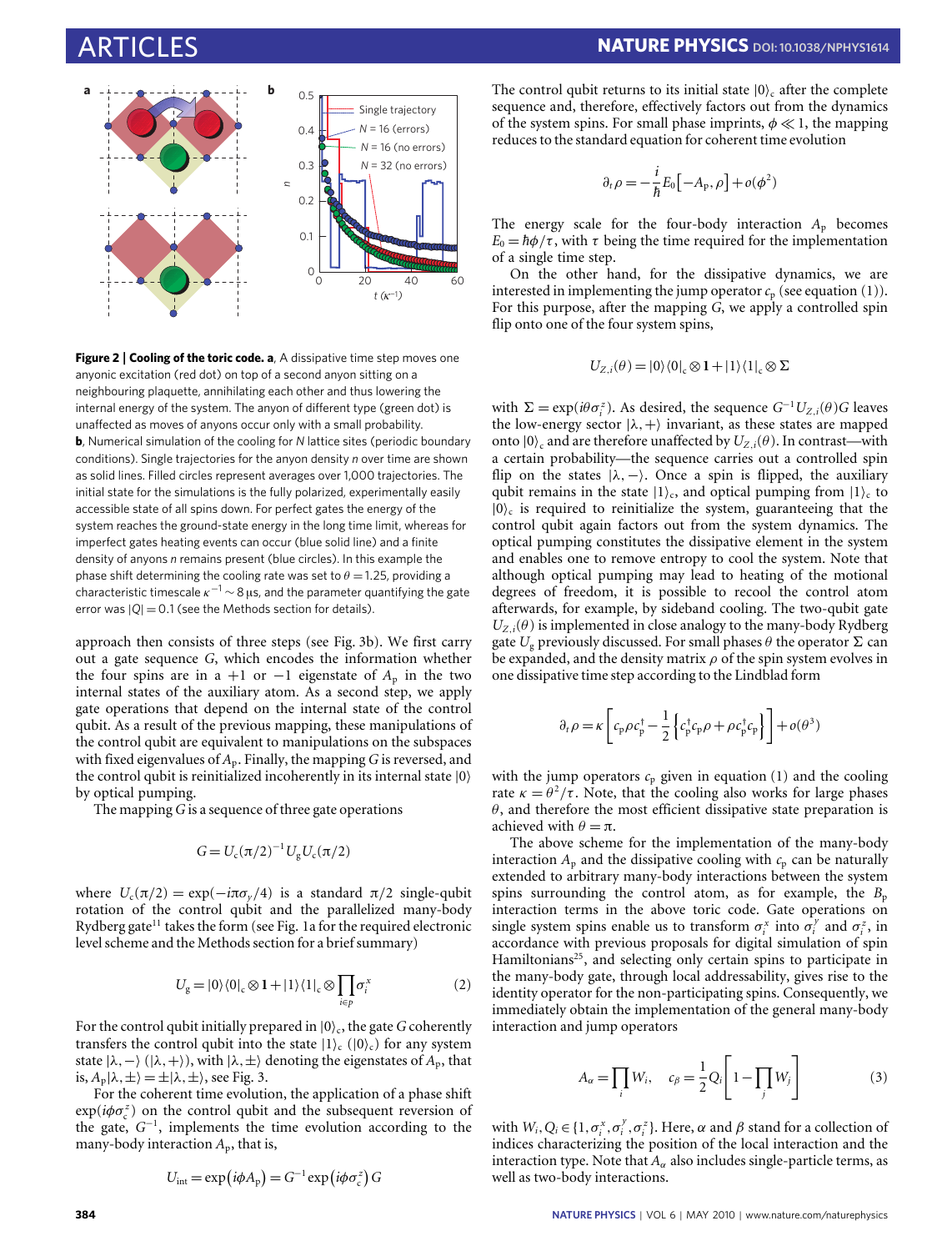### **Toolbox for digital quantum simulation**

Extending the analysis to a large lattice system with different, possibly non-commuting interaction terms in the Hamiltonian, that is,  $H = \sum_{\alpha} E_{\alpha} A_{\alpha}$  and dissipative dynamics described by a set of jump operators  $c_\beta$  with damping rates  $\kappa_\beta$ , provides a complete toolbox for the quantum simulation of many-body systems. Each term is characterized by a phase  $\phi_{\alpha}$  ( $\theta_{\beta}$ ) written during a single time step determining its coupling energy  $E_\alpha = \hbar \phi_\alpha / \tau$  and damping rate  $\kappa_{\beta} = \theta_{\beta}^2/\tau$ . For small phases  $\phi_{\alpha} \ll 1$  and  $\theta_{\beta}^2 \ll 1$ , the sequential application of the gate operations for all interaction and damping terms reduces to a master equation of the Lindblad form,

$$
\partial_t \rho = -\frac{i}{\hbar} [H, \rho] + \sum_{\beta} \kappa_{\beta} \left[ c_{\beta} \rho c_{\beta}^{\dagger} - \frac{1}{2} \left( c_{\beta}^{\dagger} c_{\beta} \rho + \rho c_{\beta}^{\dagger} c_{\beta} \right) \right]
$$

The choice of the different phases during each time step allows for the control of the relative interaction strength of the different terms, as well as the simulation of inhomogeneous and time-dependent systems.

The characteristic energy scale for the interactions *E*<sup>α</sup> and damping rates  $\kappa_{\beta}$  are determined by the ratio between the timescale  $\tau$  required to carry out a single time step, and the phase difference  $\phi_{\alpha}$ and  $\theta_{\beta}$  written during these time steps. It is important to stress that in our set-up, the interactions are quasi-local and influence only the spins surrounding the control qubit. Consequently, the lattice system can be divided into a set of sublattices on which all gate operations that are needed for a single time step  $\tau$  can be carried out in parallel. Then, the timescale for a single step  $\tau$  becomes independent of the system size and is determined by the product of the number *z* of such sublattices and the duration  $\tau_s$  of all gate operations on one sublattice. In our set-up,  $\tau_s$  is mainly limited by the duration of the many-body Rydberg gate *U*<sup>g</sup> , which is on the order of ∼1 µs (see the Methods section for details). For the toric code discussed above, we have to apply the many-body gate twice for every interaction term (see [Fig.](#page-3-0) [3\)](#page-3-0), and with  $z = 4$ , we obtain  $\tau$  of a few microseconds, resulting in characteristic energy scales and cooling rates of the order of hundreds of kilohertz. For the simulation of Hamiltonian dynamics this energy scale may be lower if Trotterization errors have to be taken care of. It is a crucial aspect of this quantum simulation with Rydberg atoms that it can be carried out quickly and is compatible with current experimental timescales of cold atomic gases<sup>[26](#page-6-14)</sup>. symptomic temperature and the form of the symptomic interaction and detection and detection and detection and the symptomic temperature and the symptomic interaction and the symptomic interaction and the symptomic inter

Finally, we would like to point out that imperfect gate operations provide, in leading order, small perturbations for the Hamiltonian dynamics and weak dissipative terms; see the Methods section and [Fig.](#page-2-0) [2](#page-2-0) for a numerical analysis of the induced errors. However, the thermodynamic properties and dynamical behaviour of a strongly interacting many-body system are in general robust to small perturbations in the Hamiltonian; for example, the stability of the toric code for small magnetic fields has recently been demonstrated<sup>[27](#page-6-15)</sup>. Consequently, small imperfections in the implementation of the gate operations are tolerable.

An important aspect for the characterization of the final state is the measurement of the correlation functions  $\chi = \langle A_{\alpha_1} \cdots A_{\alpha_n} \rangle$ , where  $A_{\alpha_i}$  denote local, mutually commuting many-body observables. In our scheme, the observables *A*<sup>α</sup>*<sup>j</sup>* can be measured through the mapping *G* of the system information onto auxiliary qubits and their subsequent state-selective detection. In analogy to noise correlation measurements in cold atomic gases $28,29$  $28,29$ , the repeated measurement with such a detection scheme provides the full distribution function for the observables, and therefore enables one to determine the correlation function  $\chi$  in the system. Consequently, in the above discussion of Kitaev's toric code, the necessary string operators characterizing topological



<span id="page-3-0"></span>**Figure 3** | **Single time step. a**, The gate sequence *G* coherently maps the information whether the system spins reside in any eigenstate  $|\lambda,-\rangle$  $(|\lambda, +\rangle)$  corresponding to the eigenvalue −1 (+1) of the many-body interaction  $A_p$  onto the internal state  $|1\rangle_c$  ( $|0\rangle_c$ ) of the control qubit. **b**, After the mapping *G*, we apply gate operations, which depend on the internal state of the control qubit. Finally, the mapping *G* is reversed and the control qubit is incoherently reinitialized in state  $|0\rangle_c$  by optical pumping. At the end of the complete sequence the dynamics of the control qubit factors out.

### **Lattice gauge theory**

In the first example, we discussed the implementation of the quantum simulator for the toric code, and the extension to more complex stabilizer states is straightforward. In the following, we will show that our approach can also be extended to systems with non-commuting terms in the Hamiltonian. As an example, we focus on a three-dimensional  $U(1)$  lattice gauge theory<sup>[30](#page-6-18)</sup>, and show that dissipative ground-state cooling can also be achieved in such complex models. Such models have attracted a lot of recent interest in the search for 'exotic' phases and spin liquids<sup>[31](#page-6-19)-34</sup>. The three-dimensional set-up consists of spins located on the links of a cubic lattice (see [Fig.](#page-1-0) [1d](#page-1-0)). The lattice structure for the spins can be viewed as a corner-sharing lattice of octahedra with one site of the cubic lattice in the centre of each octahedra. The Hamiltonian for the  $U(1)$  lattice gauge theory takes the form

<span id="page-3-1"></span>
$$
H = U \sum_{o} (S_o^z)^2 - J \sum_{p} B_p + V N_{RK}
$$
 (4)

where the first term in the Hamiltonian defines a low-energy sector consisting of allowed spin configurations with an equal number of up and down spins on each octahedron, that is, spin configurations with vanishing total spin  $S_o^z = \sum_{i \in \mathfrak{o}} \sigma_i^z$  on each octahedron. The second term denotes a ring exchange interaction on each plaquette with  $B_p = S_1^+ S_2^- S_3^+ S_4^- + S_1^- S_2^+ S_3^- S_4^+$ ; here  $S_i^{\pm} = [\sigma_i^x \pm i\sigma_i^y]/2$  and the numbering is clockwise around the plaquette. This term flips a state with alternating up and down spins on a plaquette, that is,  $| \uparrow, \downarrow, \uparrow, \downarrow \rangle_p \rightarrow | \downarrow, \uparrow, \downarrow, \uparrow \rangle_p$ . The last term denotes the socalled Rokhsar–Kivelson term, which counts the total number of flippable plaquettes  $N_{\text{RK}} = \sum_{p} B_{p}^{2}$ . Whereas the ring exchange interaction commutes with the spin constraint, ring exchange terms on neighbouring plaquettes are non-commuting. At the Rokhsar–Kivelson point, with  $J = V$ , the system becomes exactly solvable<sup>[35](#page-6-21)</sup>, and it has been proposed that in the regime  $0 \le V \le J$ the ground state is determined by a spin liquid smoothly connected to the Rokhsar–Kivelson point<sup>[33](#page-6-22)</sup>: the properties of this spin liquid are given by an artificial 'photon' mode, gapped excitations carrying an 'electric' charge (violation of the constraint on an octahedron), which interact with a 1/*r* Coulomb potential mediated by the artificial photons, and gapped magnetic monopoles.

In the following, we present the implementation of this Hamiltonian in our scheme for the digital quantum simulation and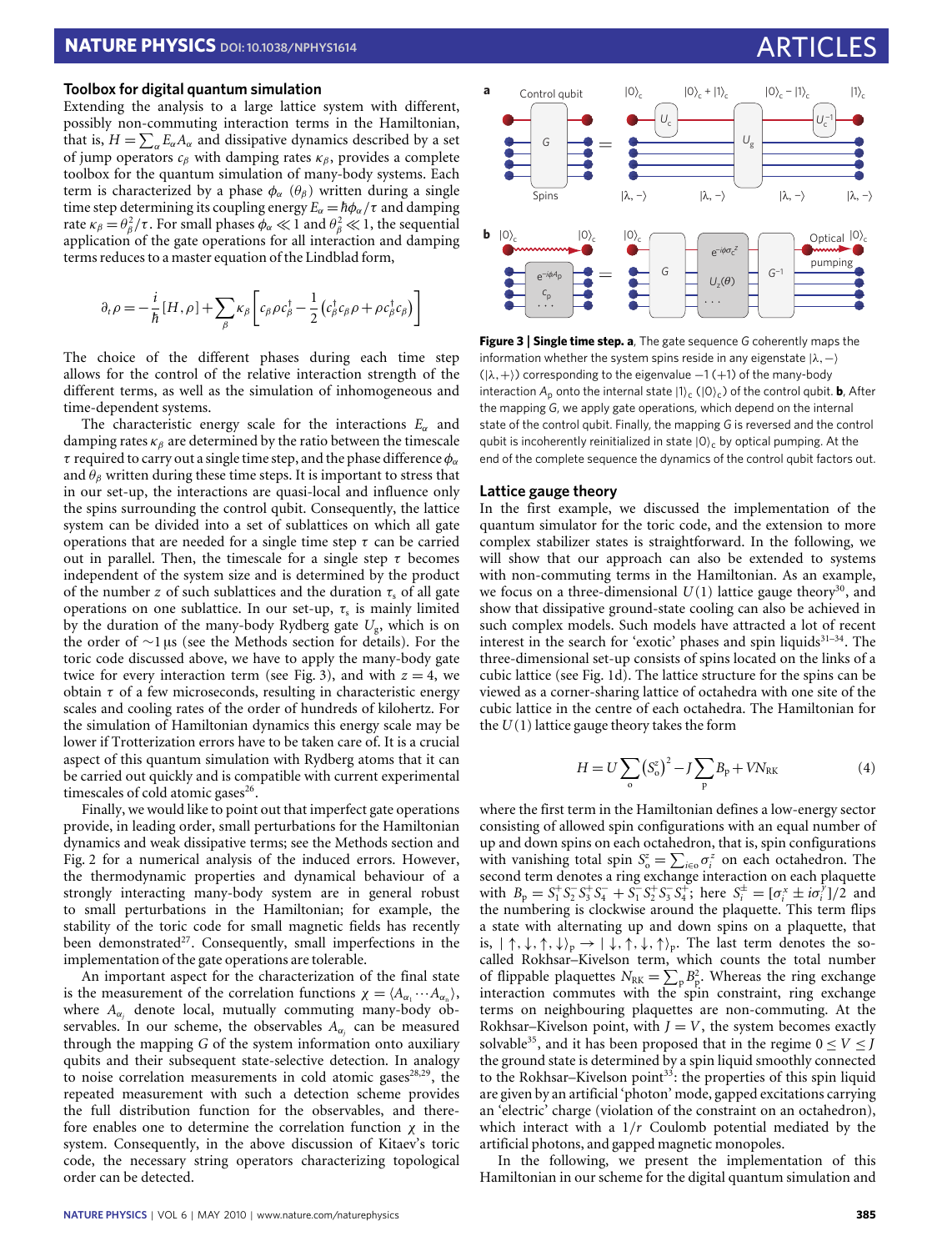

<span id="page-4-0"></span>**Figure 4** | **Lattice gauge theory. a**, Illustration of a dimer covering with three dimers (red links) meeting at each site of the cubic lattice. The front plaquette represents a flippable plaquette, which is transformed under the action of the ring-exchange  $B_p$  into a different dimer covering. **b**, Numerical simulation for the cooling into the ground state at the Rokhsar–Kivelson point with  $E = 0$  for a system with four unit cells (12 spins). The cooling into the constraint on the octahedra follows in analogy to the cooling of the toric code through the diffusion and annihilation of 'electric charges' on the octahedra. The inset shows the cooling into the equal superposition of all dimer coverings starting from an initial state satisfying the constraint on all octahedra. **c**, Coherent time evolution from the Rokhsar–Kivelson point with a linear ramp of the Rokhsar-Kivelson term  $V(t) = J(1 - tJ/10\hbar)$ : the solid line denotes the exact ground-state energy and the dots represent the digital time evolution during an adiabatic ramp for different phases  $\phi$ written during each time step. The difference accounts for errors induced by the Trotter expansion because of the non-commutative terms in the Hamiltonian.

demonstrate that dissipative ground-state cooling can be achieved at the Rokhsar–Kivelson point. The control qubits reside in the centre of each octahedron (on the lattice sites of the 3D cubic lattice) controlling the interaction on each octahedron, and in the centre of each plaquette for the ring exchange interaction  $B_p$ , see [Fig.](#page-1-0) [1.](#page-1-0) Then, the coherent time evolution of the Hamiltonian [\(4\)](#page-3-1) can be implemented in analogy to the above discussion by noting that the ring exchange interaction  $B_p$  and  $N_{RK}$  can be written as a sum of four-body interactions of the form  $(3)$ , whereas the constraint on the octahedra is an Ising interaction, see the Methods section. Next, we discuss the jump operators for the dissipative ground-state preparation. The cooling into the subspace with an equal number of up and down spins on each octahedron is obtained by the jump operator

$$
c_{\rm s} = \frac{1}{4} \left[ 1 + \prod_j e^{-i\frac{\pi}{6}\sigma_j^z} \right] \sigma_i^x \left[ 1 - \prod_j e^{i\frac{\pi}{6}\sigma_j^z} \right]
$$

where the product is carried out over the six spins located on the corners of the octahedron (see [Fig.](#page-1-0) [1d](#page-1-0)). The 'interrogation' part 1 –  $\prod_j$  exp( $i$ (π/6) $\sigma_j^z$ ) of the jump operator vanishes if applied to any state with three up and three down spins, whereas in all other cases a spin is flipped. Then, the cooling follows in analogy to the cooling in the toric code by the diffusion of the 'electric' charges. Identifying each spin up with a 'dimer' on the link, all states satisfying the constraints on the octahedra can be viewed as a dimer covering, with three dimers meeting at each site of the cubic lattice, see [Fig.](#page-4-0) [4a](#page-4-0). In this description, the ground state at the Rokhsar–Kivelson point is given by the condensation of the dimer  $coverings<sup>34</sup>$  $coverings<sup>34</sup>$  $coverings<sup>34</sup>$ , that is, the equal-weight superposition of all dimer coverings. The condensation of the dimer coverings is then achieved by the jump operator

$$
c_{\mathrm{p}} = \frac{1}{2}\sigma_i^z \left[1 - B_{\mathrm{p}}\right] B_{\mathrm{p}}
$$

This jump operator has two dark states, which are the 0 and  $+1$  eigenstates of  $B_p$ . The 0 eigenstate corresponds to a nonflippable plaquette, whereas the  $+1$  eigenstate is the equal-weight superposition of the original dimer covering and the dimer covering obtained by flipping the plaquette (that is, the  $+1$  eigenstate). Finally, the jump operator  $c_p$  transforms the third eigenstate, with eigenvalue  $-1$ , into the  $+1$  eigenstate. After acting on all plaquettes, the system is cooled into the dark state, which is the equal superposition of all dimer coverings, which can be reached by flipping different plaquettes. The cooling of these jump operators is demonstrated using a numerical simulation for a small system of four unit cells, see [Fig.](#page-4-0) [4b](#page-4-0).

The implementation of the digital quantum simulations provides full control on the spatial and temporal interaction strengths. Therefore, there are two possibilities to analyse the phase diagram for arbitrary interaction strengths. The possibility to vary the different coupling strengths in time enables us adiabatically to explore the phase diagram; the adiabatic preparation using the Trotter expansion is shown in [Fig.](#page-4-0) [4c](#page-4-0). On the other hand, the spatial control of the coupling parameters enables us to divide the lattice into a system and a bath. The ground state of the bath is given by the Rokhsar–Kivelson state, which can be continuously cooled through the dissipative terms, and the system part is sympathetically cooled because of its contact with the bath; in analogy to the cooling well known in condensed-matter systems.

### **Methods**

**Gate errors.** In the following, we discuss the influence of a gate error on the dynamics of the system. For simplicity, we illustrate the general behaviour for an error in the many-body gate *U*<sup>g</sup> for the coherent time evolution of the many-body interaction *A*p. The imperfect many-body gate operation can be written

$$
\tilde{U}_{\rm g} = |0\rangle\langle 0|_{\rm c} \otimes \mathrm{e}^{i\phi Q} + |1\rangle\langle 1|_{\rm c} \otimes A_{\rm p} \tag{5}
$$

where the perfect gate  $U_g$  is recovered for  $Q \rightarrow 0$  and the operator  $Q = Q^{\dagger}$  acts on the system spins surrounding the control atom. This form of the error is motivated by the specific implementation of the gate<sup>[11](#page-5-5)</sup>; however, it can be seen that different errors in the many-body and single-particle gates will lead to similar phenomena. For the coherent time evolution, the imperfect gate gives rise to a finite amplitude for the control qubit to end up in the state  $|1\rangle_c$ . Consequently, optical pumping of the control qubit is required to reinitialize the system. Then the gate operations on a single plaquette give rise to the mapping of the density matrix onto

$$
\rho \to C \rho C^{\dagger} + D \rho D
$$

†

with 
$$
(\Theta \equiv e^{i\phi Q})
$$

$$
C = \frac{1}{2} [(\Theta^2 + 1) \cos \phi + (\Theta A_p + A_p \Theta) i \sin \phi]
$$
  
\n
$$
\approx \exp[i\phi (A_p + Q)] - \frac{\phi^2}{2} Q^2
$$
  
\n
$$
D = \frac{1}{2} [(\Theta^2 - 1) \cos \phi + (\Theta A_p - A_p \Theta) i \sin \phi]
$$
  
\n
$$
\approx -i\phi Q
$$

The last equations hold with an accuracy up to third order in the small parameter φ. Consequently, the optical pumping has no influence in leading order, and the system is well described by a Hamiltonian evolution with the modified Hamiltonian  $H = -(\hbar/\tau)\phi[A_P + Q]$ . The characteristic energy scale of the correction is again given by  $h\phi/\tau$ , and consequently describes a small perturbation if  $|Q| \ll 1$ .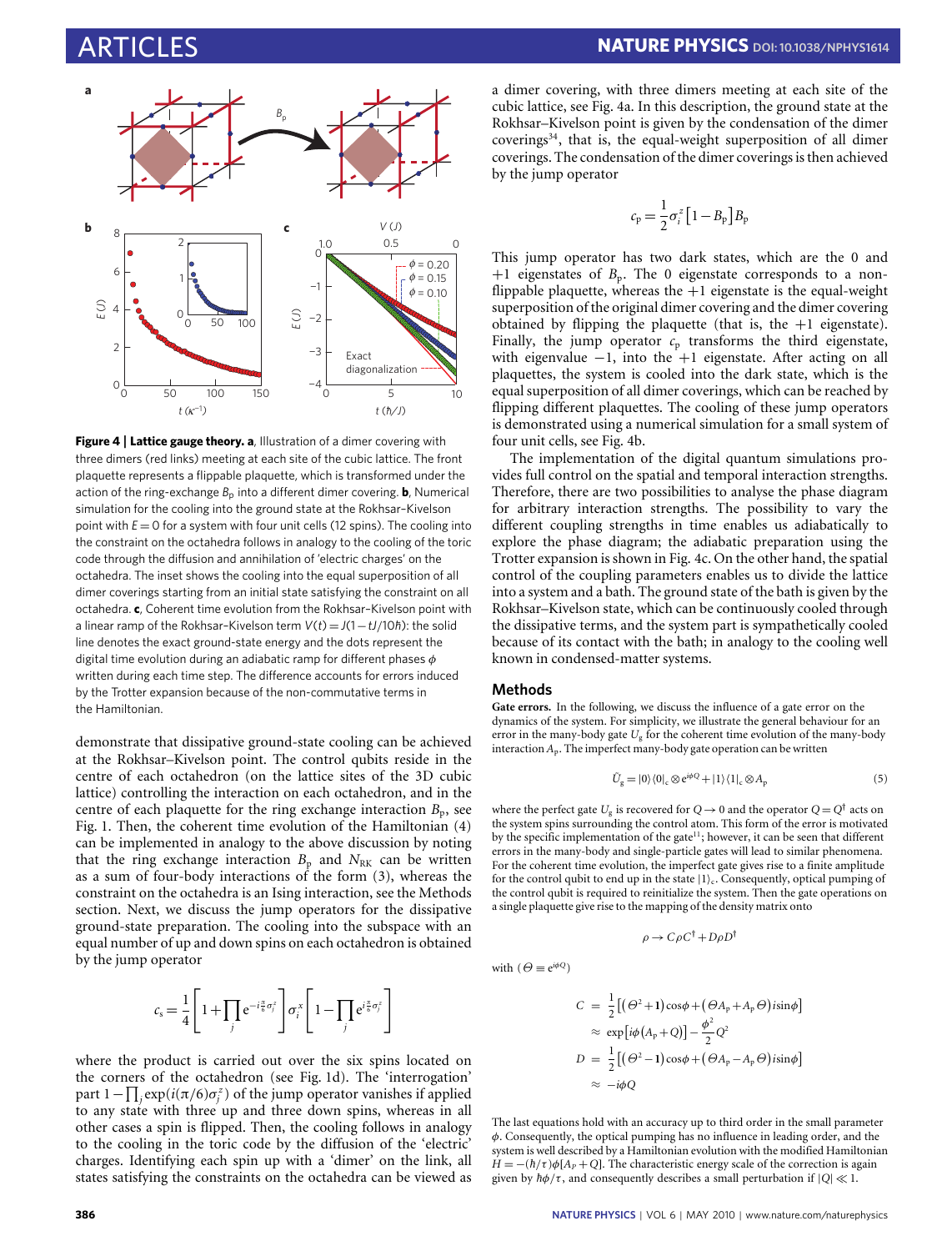In the second-order expansion in the small parameter  $\phi$ , the mapping of the density matrix reduces to

$$
\rho \to \rho - i\phi[h, \rho] - \frac{\phi^2}{2} [h, [h, \rho]] + \frac{\phi^2}{2} (2Q\rho Q - [Q^2, \rho])
$$

with  $h = -[A_p + O]$ . The first terms on the right-hand side describe the coherent evolution of the system with the evolution operator exp(−*i*φ*h*) consistently expanded up to second order, whereas the last term takes the standard Lindblad form for a dissipative coupling, with the jump operator  $c_e = Q$  describing a dephasing with the rate  $\kappa_e = \phi^2/\tau$ .

**Mesoscopic Rydberg gate.** In the following we briefly summarize the main properties and requirements of the many-body Rydberg gate *U*<sup>g</sup> introduced in ref. [11.](#page-5-5) The internal level structure of the control atom and the surrounding ensemble atoms is depicted in [Fig.](#page-1-0) [1.](#page-1-0) The underlying physical mechanism of the gate operation [\(2\)](#page-2-2) is a conditional Raman transfer of all ensemble atoms between their logical internal states  $|A\rangle$  and  $|B\rangle$ , which—depending on the internal state  $|0\rangle$  or  $|1\rangle$  of the control qubit—is either inhibited or enabled. The gate is realized by the following three laser pulses. (i) A first state-selective π-pulse acting on the control atom changes the ground state  $|1\rangle$  into the Rydberg state  $|r\rangle$ . (ii) During the whole gate operation, a strong-coupling laser of Rabi frequency  $\Omega_c$  constantly acts on all ensemble atoms and off-resonantly couples the Rydberg level  $|R\rangle$  to the intermediate level  $|P\rangle$  with a detuning  $\Delta$ . Its frequency is chosen such that it is in two-photon resonance with the two Raman laser beams of Rabi frequency  $\Omega_{p}$ (see [Fig.](#page-1-0) [1\)](#page-1-0), thereby establishing a condition known as electromagnetically induced transparency<sup>[36](#page-6-23)</sup>. The system then adiabatically follows a zero-energy dark state, which at the end of the pulse is identical to the one at the beginning. In consequence, when the Raman laser pulses are applied—and provided the control atom resides in state  $|0\rangle$ —this two-photon resonance condition effectively blocks the Raman transfer from  $|A\rangle$  to  $|B\rangle$ . In the case that the control atom was excited to the Rydberg state  $|r\rangle$  in step (i), the large Rydberg–Rydberg interaction energy shift (dipole blockade) lifts the blocking condition for the ensemble atoms and thus the Raman transfer takes place. (iii) Finally, the control atom is transferred from state  $|r\rangle$  back to |1) through a second π-pulse. The total time  $T_{\text{gate}}$  required for the gate is mainly limited by the duration of the Raman pulse, resulting in *T*<sub>gate</sub> ∼ 16π∆/(3Ω°<sub>p</sub>). The principal error source for the many-body gate is due to the Rydberg–Rydberg interactions between the ensemble atoms. For *N* ensemble atoms the accumulated phase errors scale as  $\phi |Q| \sim N(N-1) (\Omega_p/\Omega_c)^2$ , that is, they depend on all possible pair combinations and the probability of an ensemble atom being excited to the Rydberg state because of non-adiabatic processes<sup>[11](#page-5-5)</sup>.

**Experimental implementation.** Our set-up consists of control and ensemble atoms trapped in large-spacing optical lattices (see [Fig.](#page-1-0) [1\)](#page-1-0), so that single-site addressability can be achieved. To manipulate ensemble atoms independently, their spacing *a* must be larger than the wavelength  $\lambda_p$  of the Raman lasers for the many-body gate. Such a spatial resolution can be achieved by tightly focusing the laser beam, by using superlattice beams for the gate pulses, or subwavelength addressing techniques based on magnetic field gradients<sup>[37](#page-6-24)</sup> or dark-state resonances<sup>[38](#page-6-25)</sup>. Control and ensemble atoms can be distinguished spectroscopically, for example, by using different hyperfine states in two state-dependent lattices. A suitable set of parameters is determined by balancing the need for sufficiently large lattice spacing with at the same time strong Rydberg interactions for a fast and high-fidelity many-body gate.

We require the ensemble atoms to be separated by  $a = 3.5\lambda_p \approx 1.5 \,\mu$ m and a fast many-body gate with  $T_{\text{gate}} = 1.5 \,\mu s$  (which is much shorter than the decoherence times, for example, resulting from radiative decay of the Rydberg states). For <sup>87</sup>Rb this is achieved by choosing  $\Omega_p = 2\pi \times 67$  MHz,  $\Delta = 2\pi \times 2$  GHz,  $\Omega_c = 2\pi \times 1$  GHz, an interaction strength of  $V = 10\hbar\Omega_c^2/\Delta$ , and using the Rydberg states  $|r\rangle_c = |59s\rangle$ and  $|R\rangle$ <sub>*i*</sub> =  $|53s\rangle$ , respectively. Note that for these Rydberg states the corresponding distances are still larger than the LeRoy radius, that is, there is no overlap between the wavefunctions of the atoms. Furthermore, corrections to a pure van der Waals in-teraction because of resonant dipole–dipole couplings<sup>[39,](#page-6-26)[40](#page-6-27)</sup> are also small, and using *s* states ensures the interaction is isotropic. For these parameters, the errors appearing from ensemble–ensemble interactions for  $N = 4$  atoms result in  $\phi |Q| = 0.2$ .

Further errors arise from crosstalk between plaquettes being processed in parallel, that is, when a control atom interacts with ensemble atoms of distant plaquettes. As a result of the rapid decay of the van der Waals interaction the residual interaction is reduced by a factor of at least 125 on a square lattice. For  $V = 10h\Omega_c^2/\Delta$ , the resulting error is of a similar size to that resulting from ensemble–ensemble interactions. This error can be further reduced by increasing the number of sublattices *z* such that only every second or third plaquette is processed in parallel.

**Quantum gates for the** *U* **(1) lattice gauge theory.** The Hamiltonian giving rise to the constraint for the spins on the octahedra can be expressed as a sum of Ising interactions,

$$
(S_o^z)^2 = \sum_{i \neq j}^{6} \sigma_i^z \sigma_j^z + const
$$

which allow for an efficient implementation using the general toolbox for quantum simulation. The implementation for the jump operators for the constraint is obtained in analogy to the general jump operators with the many-body gate *U*<sub>g</sub> replaced by the gate  $|0\rangle\langle0|c \otimes 1 + |1\rangle\langle1|c \otimes \prod_i \exp(i(\pi/6)\sigma_i^z)$ . On the other hand, the ring exchange interaction can be written as a sum of commuting four-body interactions

$$
B_{p} = \frac{1}{8} \sum_{j=1}^{8} B_{p}^{(j)} = \frac{1}{8} (\sigma_{1}^{x} \sigma_{2}^{x} \sigma_{3}^{x} \sigma_{4}^{x} + \sigma_{1}^{y} \sigma_{2}^{y} \sigma_{3}^{y} \sigma_{4}^{y}
$$

$$
+ \sigma_{1}^{x} \sigma_{2}^{x} \sigma_{3}^{y} \sigma_{4}^{y} + \sigma_{1}^{y} \sigma_{2}^{y} \sigma_{3}^{x} \sigma_{4}^{x} - \sigma_{1}^{x} \sigma_{2}^{y} \sigma_{3}^{x} \sigma_{4}^{y}
$$

$$
- \sigma_{1}^{y} \sigma_{2}^{x} \sigma_{3}^{y} \sigma_{4}^{x} + \sigma_{1}^{x} \sigma_{2}^{y} \sigma_{3}^{y} \sigma_{4}^{x} + \sigma_{1}^{y} \sigma_{2}^{x} \sigma_{3}^{x} \sigma_{4}^{y})
$$

Likewise, the Rokhsar–Kivelson term can be decomposed into

$$
B_{\rm p}^{2} = \frac{1}{8} \sum_{j=1}^{8} N_{\rm p}^{(j)} = \frac{1}{8} (\sigma_{1}^{0} \sigma_{2}^{0} \sigma_{3}^{0} \sigma_{4}^{0} - \sigma_{1}^{0} \sigma_{2}^{0} \sigma_{3}^{z} \sigma_{4}^{z}
$$

$$
+ \sigma_{1}^{0} \sigma_{2}^{z} \sigma_{3}^{0} \sigma_{4}^{z} - \sigma_{1}^{0} \sigma_{2}^{z} \sigma_{3}^{z} \sigma_{4}^{0} - \sigma_{1}^{z} \sigma_{2}^{0} \sigma_{3}^{0} \sigma_{4}^{z}
$$

$$
+ \sigma_{1}^{z} \sigma_{2}^{0} \sigma_{3}^{z} \sigma_{4}^{0} - \sigma_{1}^{z} \sigma_{2}^{z} \sigma_{3}^{0} \sigma_{4}^{0} + \sigma_{1}^{z} \sigma_{2}^{z} \sigma_{3}^{z} \sigma_{4}^{z})
$$

where  $\sigma_i^0$  is the identity matrix. Consequently, the coherent time evolution again follows from the general toolbox, and the jump operators for cooling into the ground state at the Rokhsar–Kivelson point effectively cool into the zero eigenvalue eigenstate of the operators

$$
\frac{1}{2}[1-B_{\text{p}}]B_{\text{p}}=\frac{1}{16}\sum_{j=1}^{16}C_{\text{p}}^{(j)}=\frac{1}{16}\left[\sum_{j=1}^{8}B_{\text{p}}^{(j)}-\sum_{j=1}^{8}N_{\text{p}}^{(j)}\right]
$$

This can be achieved by replacing the gate  $U_{\rm g}$  with

$$
U_B = |0\rangle\langle 0|_{c} \otimes 1 + |1\rangle\langle 1|_{c} \otimes \exp\left[i\frac{\pi}{2}(1-B_p)B_p\right]
$$
  
= 
$$
\prod_{j=1}^{16} U_c(\pi/2)^{-1} U_j U_c(\pi/2) \exp(i\pi/32\sigma_c^z)
$$
  

$$
\times U_c(\pi/2)^{-1} U_j U_c(\pi/2)
$$

with  $U_j = |0\rangle\langle 0|c \otimes 1 + |1\rangle\langle 1|c \otimes C_p^{(j)}$ . This gate operation leaves states with eigenvalue 0 or +1 of  $B_p$  invariant, whereas the −1 eigenvalue picks up a phase of  $\pi$ . It can be implemented as a product of many-body gates which derive directly from the standard gate  $U_g$  with the combination of spin rotations.

### Received 10 July 2009; accepted 4 February 2010; published online 14 March 2010

### **References**

- <span id="page-5-0"></span>1. Gallagher, T. F. *Rydberg Atoms* (Cambridge Univ. Press, 1994).
- 2. Tong, D. *et al*. Local blockade of Rydberg excitation in an ultracold gas. *Phys. Rev. Lett.* **93,** 063001 (2004).
- 3. Singer, K., Reetz-Lamour, M., Amthor, T., Marcassa, L. G. & Weidemüller, M. Suppression of excitation and spectral broadening induced by interactions in a cold gas of Rydberg atoms. *Phys. Rev. Lett.* **93,** 163001 (2004).
- 4. Cubel, T. *et al*. Coherent population transfer of ground-state atoms into Rydberg states. *Phys. Rev. A* **72,** 023405 (2005).
- 5. Vogt, T. *et al*. Dipole blockade at Förster resonances in high resolution laser excitation of Rydberg states of cesium atoms. *Phys. Rev. Lett.* **97,** 083003 (2006).
- 6. Mohapatra, A. K., Jackson, T. R. & Adams, C. S. Coherent optical detection of highly excited Rydberg states using electromagnetically induced transparency. *Phys. Rev. Lett.* **98,** 113003 (2007).
- <span id="page-5-1"></span>7. Heidemann, R. *et al*. Evidence for coherent collective Rydberg excitation in the strong blockade regime. *Phys. Rev. Lett.* **99,** 163601 (2007).
- <span id="page-5-2"></span>8. Nelson, K. D., Li, X. & Weiss, D. S. Imaging single atoms in a three-dimensional array. *Nature Phys.* **3,** 556–560 (2007).
- <span id="page-5-3"></span>9. Whitlock, S., Gerritsma, R., Fernholz, T. & Spreeuw, R. J. C. Two-dimensional array of microtraps with atomic shift register on a chip. *New J. Phys.* **11,** 023021 (2009).
- <span id="page-5-4"></span>10. Møller, D., Madsen, L. B. & Mølmer, K. Quantum gates and multiparticle entanglement by Rydberg excitation blockade and adiabatic passage. *Phys. Rev. Lett.* **100,** 170504 (2008).
- <span id="page-5-5"></span>11. Müller, M., Lesanovsky, I., Weimer, H., Büchler, H. P. & Zoller, P. Mesoscopic Rydberg gate based on electromagnetically induced transparency. *Phys. Rev. Lett.* **102,** 170502 (2009).